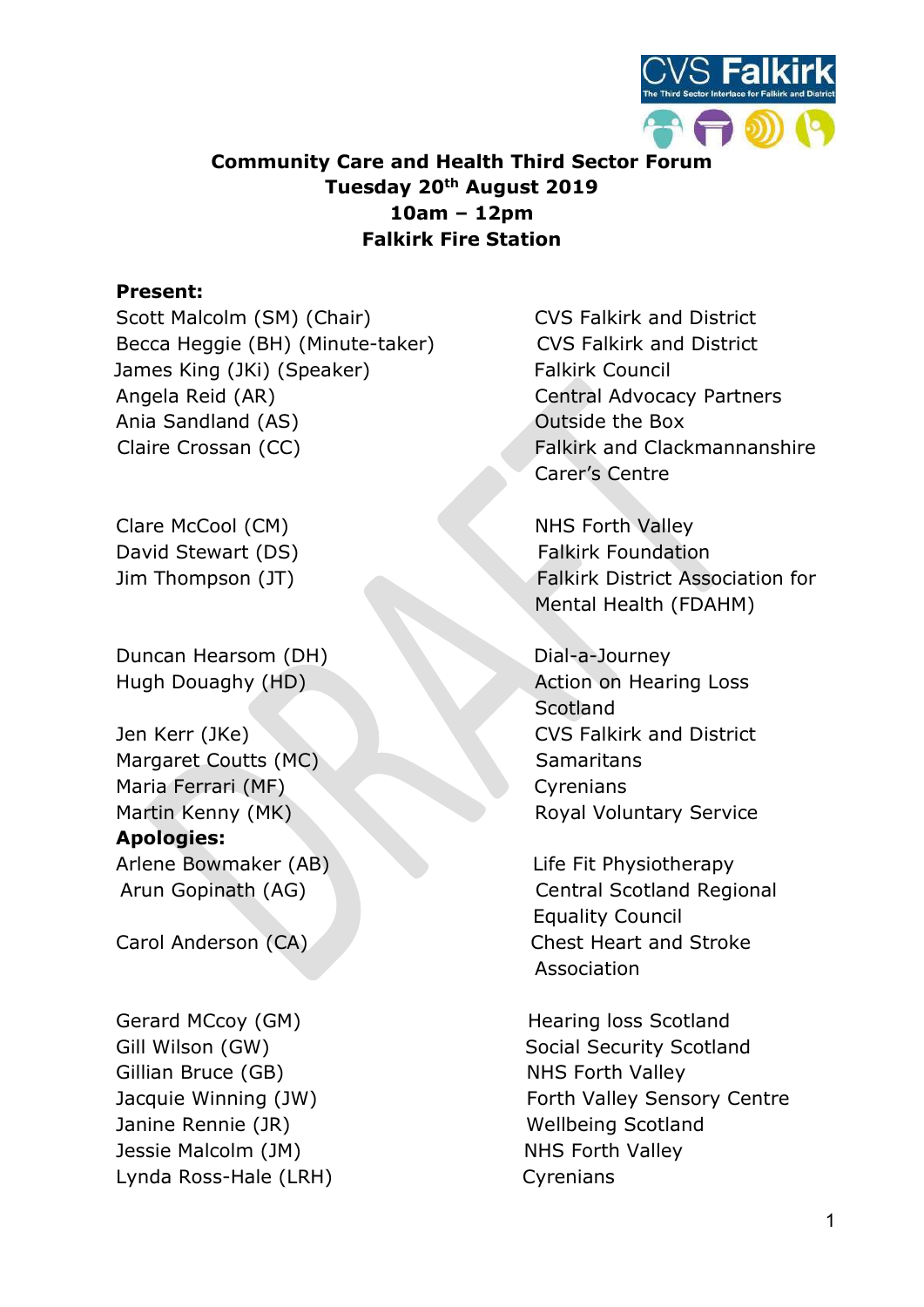

May Chamberlain (MC) Relationships Scotland Morag Fullard (MF) FDAHM Susan High (SH) Strathcarron Hospice

Martin Allen (MA) The Sensory Centre Control of Tabley Sensory Centre Vivienne Malcolm (VM) Solicitors for Older People

## 1. Welcome, Introductions and Apologies

Forum members present were welcomed to the meeting and introductions were made. Apologies were noted as above.

### 2. Review of Previous Minutes from 07.05.19

### 3. James King- Falkirk Council - (Procurement and Commissioning Manager) – Market Facilitation Plan Development

JK introduced himself to members of the forum as the Procurement Coordinator within Falkirk Council's Procurement and Commissioning unit.

JK spoke about the Falkirk Health and Social Care Partnership (HSCP) market facilitation plan and how to develop the plan.

Each HSCP must publish a strategic plan that sets out the priorities of the partnership which is underpinned by a strategic needs assessment. The Falkirk strategic plan 2019/20 was published recently following stakeholder engagement.

In addition to the strategic plan, each HSCP is required to publish a market facilitation plan. The market facilitation plan, the strategic plan and the strategic joint assessment are all aligned with each other.

The market facilitation plan represents the start of a dialogue with service providers, service users, carers and other stakeholders about the future shape of our local social care and support market. This will ensure there is a diverse, appropriate and affordable provision available to deliver effective outcomes and meet the needs of service users.

JK informed forum member's the current market facilitation plan was published in 2016, this enabled large scale events to share commission and intentions. JK gave forum members an example of this:

- Tenders
- Quarterly forums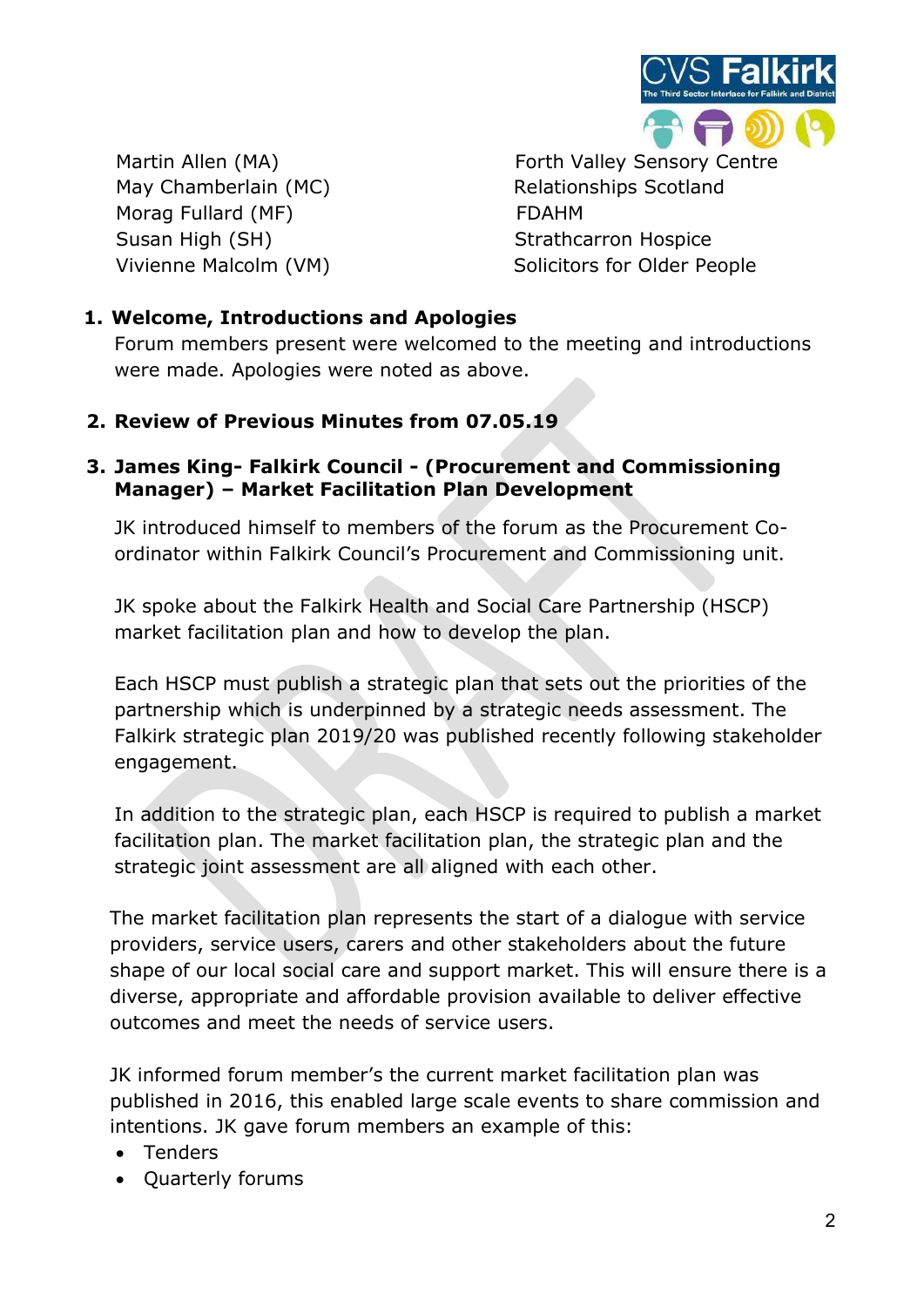

• Procurement clinics

JKi went on to show the forum members graphs to illustrate the value of spend, local spend and third sector spend, both showing an upward trend.

JKi went on to discuss performance measures and wanted to seek views of the forum members in relation to:

- Value of spend with small to medium enterprises (SME)
- Value of spend with the Third and Charitable Sector
- Maintenance of Living Wage for all Support Care Workers
- Number of local organisations attending procurement clinics

As well as person centred performance measures that forum members think are important.

JKi went on to discuss the key messages; Falkirk Council will be consulting with the third sector, independent sector, cares and service users, as well as internally within the HSCP. JKi noted it's important to gather all the views of different areas which can then be reflected within the plan.

Falkirk Council have identified key messages and implications for some of the stakeholder groups from the support Consultation and Engagement, in terms of the HSCP:

- Collaborate and create partnerships to stimulate the local economy
- Maximise opportunities for local people
- Increase the range of support available for smaller providers
- promote outcome based commissioning and decision making

The third sector will assist organisations to build on their knowledge of local needs in order to develop new activities and services.

The independent sector will put new opportunities on the market and explore how to enter the social care and support network thereby offering innovative ideas and solutions for commissioners and users of services.

The HSCP will help individuals become more proactive by shaping their own support solutions: Services are planned and led locally in a way that is engaged in the community.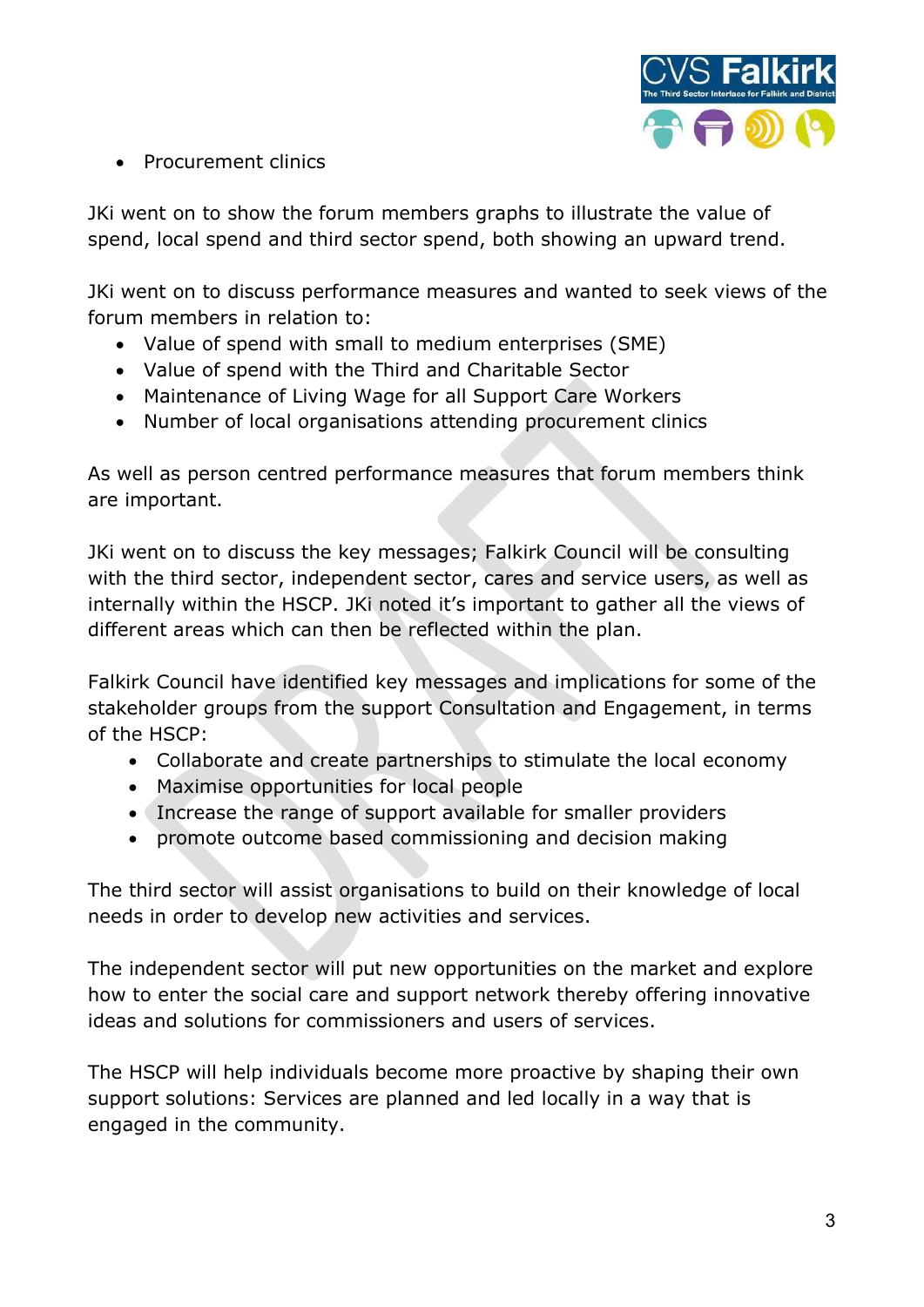

JKi went on to inform forum members Falkirk Council have a timetable for the new Market Facilitation Plan and stakeholder engagement is taking place now.

A provider forum is scheduled for Thursday 26th September this will give people the opportunity to feed into the plan.

Between October 2019 and January 2020 Falkirk Council will get feedback from the various groups, so they can begin to amend some of the facilitation plan which will then be pre-approved by the Integration Joint Board between February and March 2020. The market facilitation plan will then be implemented in April 2020.

There was a discussion around support and the need to understand outcomes, added value, costing and pricing and tendering and procurement skills. JKe suggested over the course of next year putting on a programme of support alongside the supplier development programme.

Action: JKi to send SM a copy of the slides from the presentation to circulate to forum members.

Action: JKe to circulate survey to forum members for comments. Action: Forum members to email SM any feedback. Action: SM to circulate contact details of JKi to forum.

# 4. IJB Update

## Third Sector Representation

JKe informed forum members that the new Intergration Joint Board third sector representative has been selected. Ania Sandland, Community Development Adviser with Outside the Box. Jke thanked everyone who put themselves forward and everyone who took the time to vote.

AS thanked forum members and provided details of Outside the Box which is based in Glasgow. AS covers the whole of the Falkirk area and is involved in a range of different projects and often works with The Carers Centre and community groups.

**4.1** JKe informed forum members there has been two new Heads of Integration appointed. The Heads of Integration will work together underneath Chief Officer Patricia Cassidy, to work on locality, service reviews and oversee integration.

## 4.2 Stronger Communities Working Group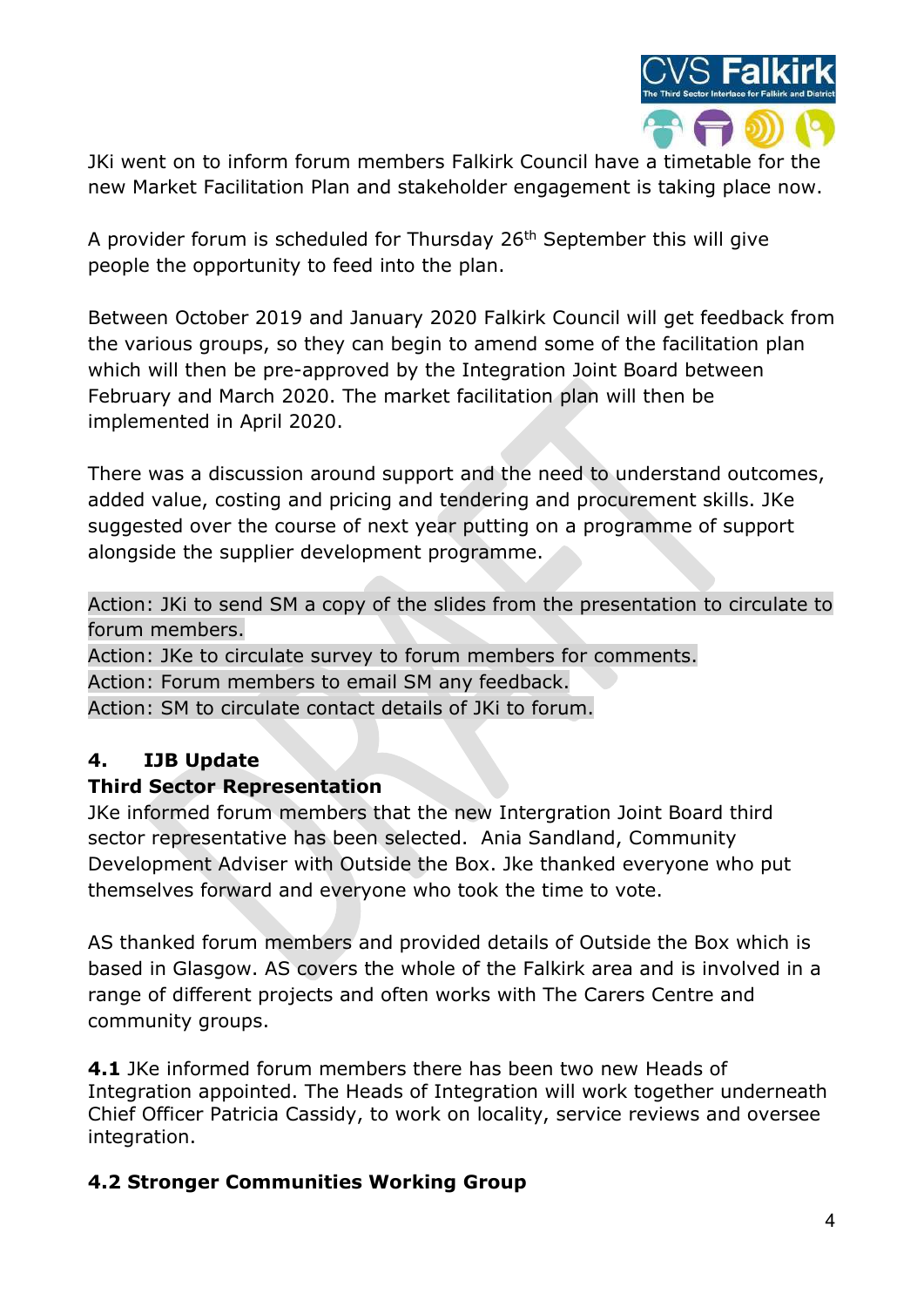

There has been a working group set up named the Stronger Communities Working Group. It is a group of public partners, third sector partners or anyone who has an interest in supporting the partnership to ensure its supporting communities.

#### 6. Third Sector Partner Updates 6.1 NHS Forth Valley

CM introduced herself to members of the forum as the Health Improvement Specialist within the Nutrition and Dietetics' Team. The Nutrition and Dietetics Team engage with local communities to support healthier food choices, provide communities with nutrition knowledge, cooking skills, provide access to nutrition resources, food activity grants and accredited training around food and nutrition.

CM began to speak about REHIS (The Royal Environmental Health Institute of Scotland) training which is a course that aims to raise awareness around food health safety, food and health and deliver elementary cooking skills. CM delivers training to organisations that are then able to deliver training themselves.

CM noted that the Health Improvement Team also have small grants available to support local food activities and initiatives across Forth Valley. These grants range from £50 for short term pieces of work and up to £400 for larger projects.

Action: SM to share information about grants to forum members through the mailing list.

CM also provides Mini Steps training for organisations who are working with vulnerable groups. Mini Steps training aims to increase staff confidence in delivering basic food messages. It was developed to help support people with mental health issues and addiction to encourage regular eating patterns.

 CM also informed forum members that the Health Improvement Resource Library (HIRS) is available online. Organisations and individuals are able to register online to access a range of resources such as leaflets, games, DVD's which are available across various topics; sexual health and oral health.

## 6.2 Samaritans

Samaritans have a new group of volunteers who are awaiting training.

## 6.3 Central Carers

CC informed forum members the Carers forum is on Wednesday 21st August 11am-1pm at Falkirk Trinity Church FK1 1JN, the forum is open to unpaid carers and also professionals if they have any updates or services for carers or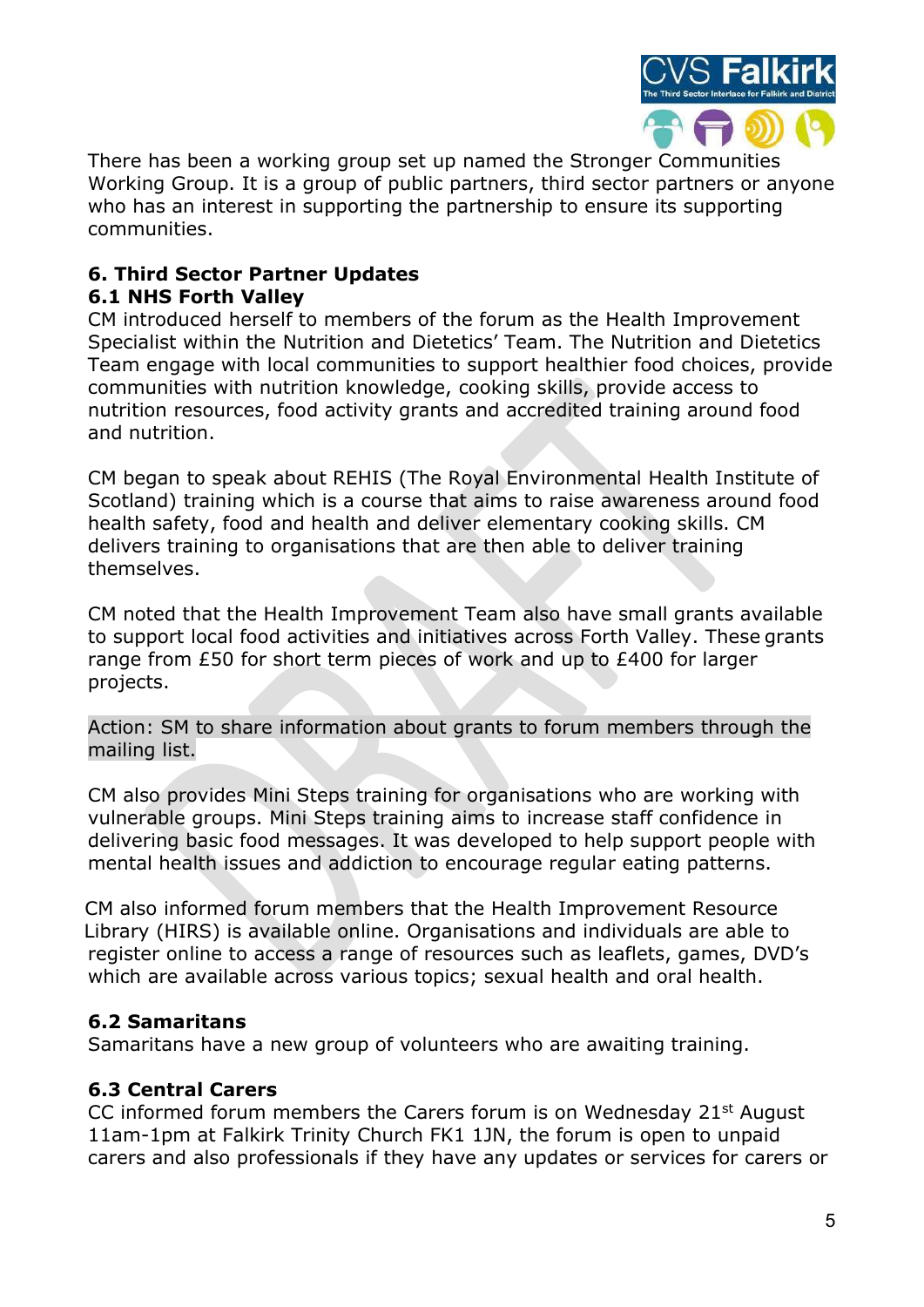

work with carers then they are welcome to attend. The Carers forum is a quarterly forum and will meet again in November.

CC went on to give a brief summary of the forums agenda items which included a Digital Campaign from NHS 24 and an opportunity to influence and discuss the Section 28 Fund which involves hospital discharge involving carers. Carers will have the opportunity to discuss this and share their experiences being involved in hospital discharge with a cared for person.

CC informed forum members Central Carers work with young carers aged 8-18 for their Young Carers project and for their Young Adult Carers project, carers aged 18-25.

#### 6.4 Action on Hearing Loss Scotland

HD began to speak about Action on Hearing Loss Scotland's, Hear to Inform and Connect project, funded by the National Lottery this project is aimed at people aged 50 and over.

The aim of the project is to ensure older people feel better informed about their hearing loss, better connected to their family and friends, and supported to address and manage their hearing loss.

As part of the project, Action on Hearing Loss Scotland are providing Introduction to Deaf Awareness sessions and information on how assistive technology can support you to support people who suffer from hearing loss.

HD went on to speak about another project Hearing Forces which offers advice and support to veterans aged 65 or over, with hearing loss or tinnitus.

### 6.5 FDAHM

JT informed forum members he was new in post as Volunteer Co-ordinator with FDAHM. JT's role involves recruiting, providing support and ensuring volunteers receive the appropriate training to go onto provide support to people who use FDAHM's services.

JT began to speak about FDAHM's new Welcome Café Project, the idea behind this project is to get people chatting and, for some, creating everyday opportunities to reduce feelings of loneliness.

The Welcome Café Community provides a space for people in cafés and restaurants to strike up a conversation with someone they don't know.

Welcome Cafés offer the option to pop a simple 'Happy to Share' card on your table so that others can join you if they like.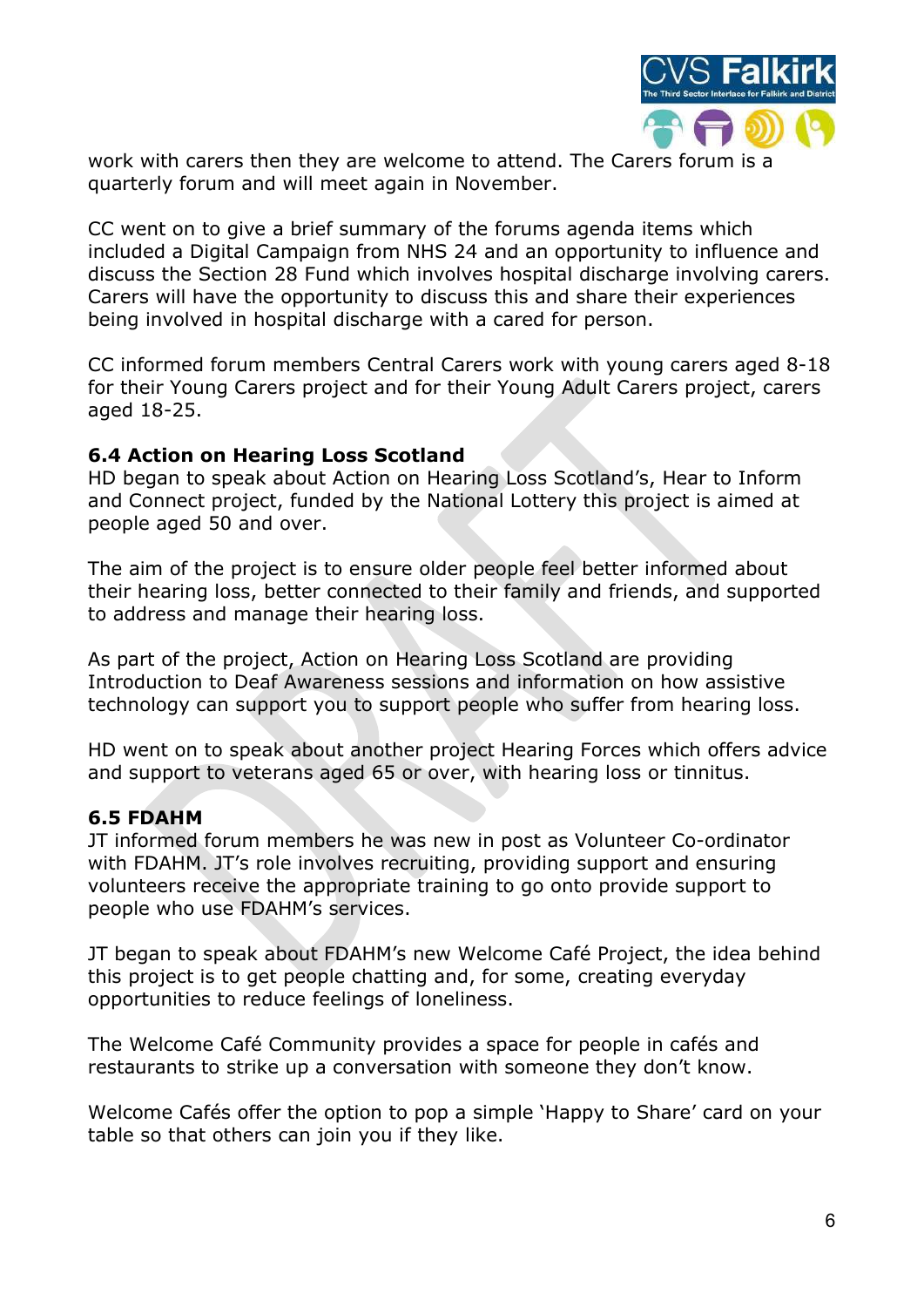

Action: JKe to see if there is any funding available for Health and Safety Awareness training.

## 6.6 Cyrenians

MF informed forum members Cyrenians are aiming to open their new social enterprise café at the end of September in Arnotdale House, Camelon, Fk1 5SQ.

## 6.7 Falkirk Foundation

Ds informed forum members Falkirk Foundation currently have a programme running with Forth Valley College, which involves supporting 24 students with learning disabilities.

Ds went on to speak about the Cleaning Academy, which provides an opportunity for unemployed adults to gain work experience. DS noted they are currently looking for cleaning contracts.

DS noted Falkirk Foundation are currently working to design programmes to help combat mental health and social isolation in Falkirk.

## 6.8 Royal Voluntary Service

MK informed forum members he is new in post as Service Manager with Royal Voluntary Service. MK's job role involves managing the development and delivery of services in the Forth Valley area.

MK informed forum members he is the Director of Active Stirling, Chairman of Club Sports Stirling, President of his Community Club and Chairman of Bannockburn rugby club.

MK noted he encourages clubs to link together to develop the community and that is what he aims to do with Royal Voluntary Service.

### 6.9 Central Advocacy Partners

AR informed forum members she is new in post as an Independent Advocate with Central Advocacy Partners.

AR informed forum members Central Advocacy Partners support adults with learning disabilities, learning difficulties and autism.

AR spoke about Central Advocacy Partners current project which is for people with learning difficulties subject to domestic abuse.

AR highlighted Central Advocacy Partners currently have no funding, other than project funding through the National Lottery. AR noted the organisation often faces challenges.